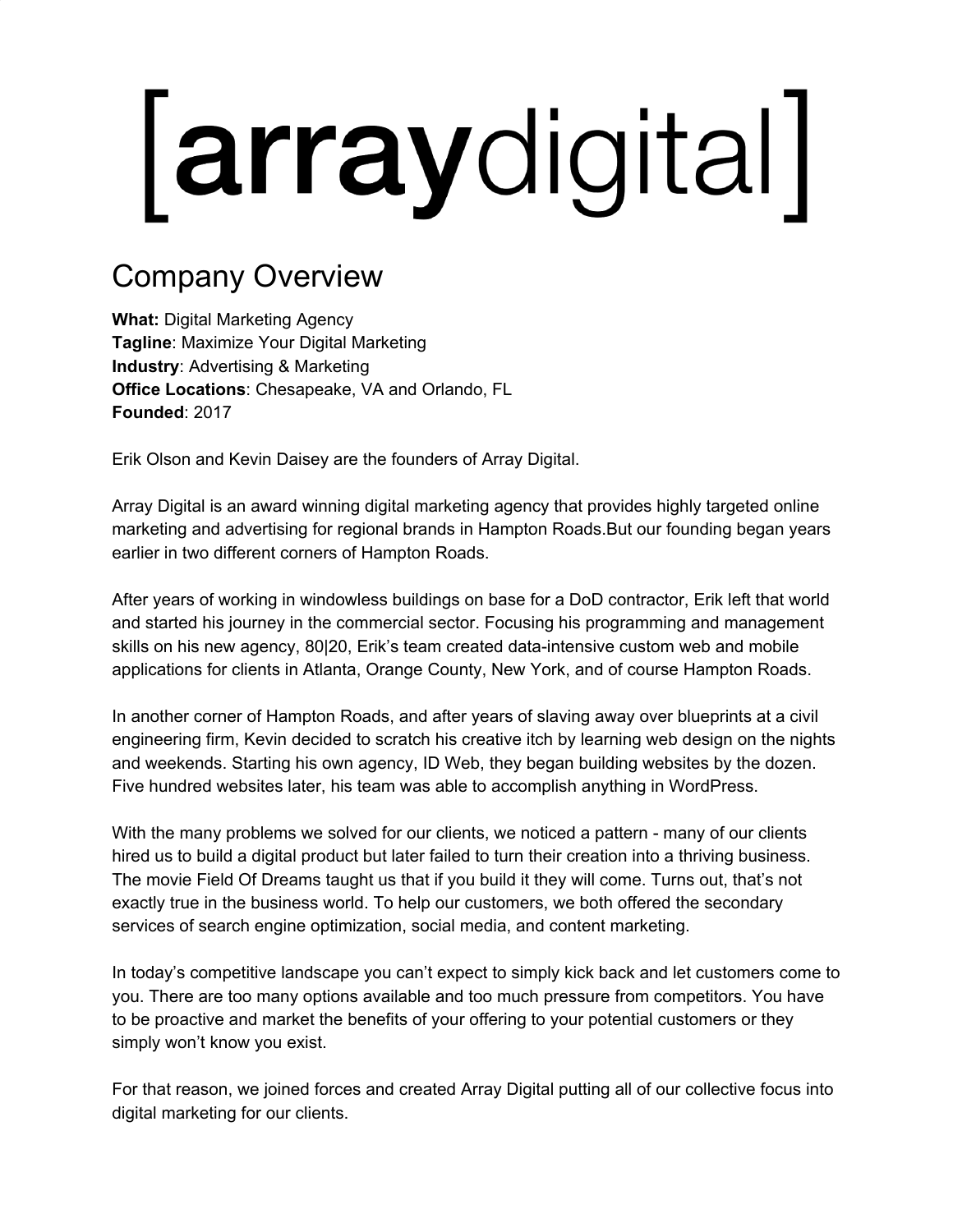## Our Services

#### **Online Advertising**

The fastest, most cost-efficient way to jumpstart your lead generation. We use the Internet's enormous data pool and A.I. to target your ideal prospect where and when it matters most. Get more leads from search engines, display networks, and social media advertising.

#### **Search Engine Optimization**

Climb Google's search results to get in front of more prospects looking for your services. With our keyword optimization, content marketing, and backlinking, you won't just get more traffic. You'll get more leads.

#### **Social Media**

Turn your social media presence into a brand-building, lead-generating asset. We handle everything including professional caliber content, proactive follower engagement, and reputation management.

#### **Websites**

Turn your website into a lead-generating machine. Whether your website needs a facelift or a total redesign, our simple monthly pricing takes care of your every website need.

## Our Ideal Customer

- B2C companies with a revenue of \$2,000,000 \$20,000,000
- Companies that have multiple locations, at least one of them in Hampton Roads
- Have been in business for at least five years
- Has already doing traditional advertising and has dabbled in digital marketing with mixed results, but they know they need to spend money on marketing to grow their business.
- Able to spend \$5,000 per month.

#### **We currently serve 45 clients in and beyond Hampton Roads**

#### **Big brands we have worked with:**

U.S. Army, Hilton, CBRE, and Trane

#### **A Few Local Clients:**

The Floor Trader, Carpet World, ProSource, Mechanical Services Company, ABS Technologies, Farmers Bank, Jones CPA, Jewish Family Services, Motor World, and Frye Properties.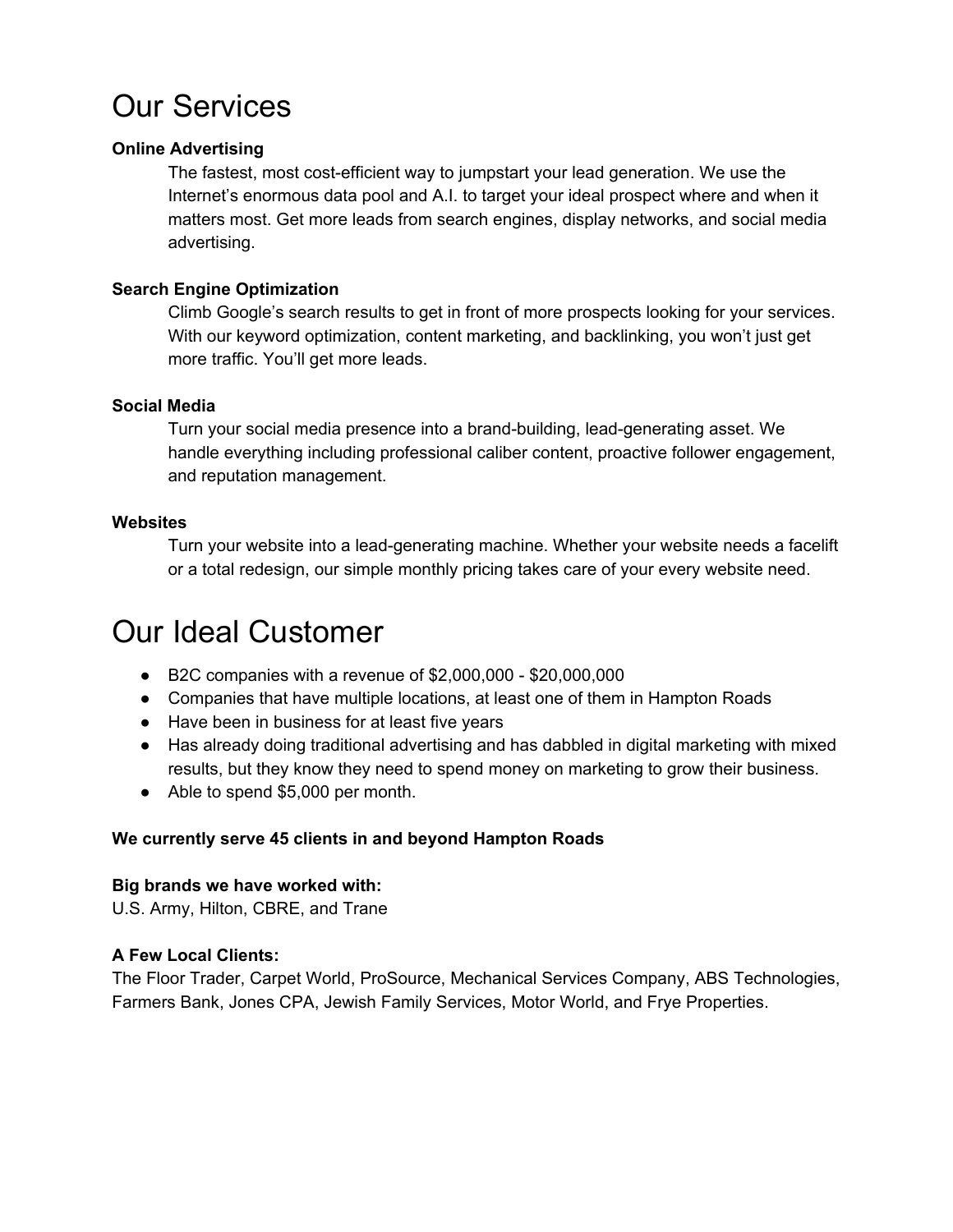## What Makes Us Different

After more than ten years of running agencies, and learning from hundreds of clients in different industries, we have a unique perspective that combines technical excellence with marketing expertise.

- We don't "Also do digital marketing". That's all we do.
- We focus on what actually matters: Leads
- Touch-points: Regular transparent reporting twice a month
- Video based reporting from our team
- 90 day business reviews with every client

## Technology Roadmap

Our current needs for additional technology are slim, but with planned growth these needs may change rapidly.

**Current technologies**: Google G Suite, Asana (Project Management), Adobe (Design tools), Slack (Communication), Grasshopper (Phones), COX (Internet & Phone), and AT&T (Mobile Devices).

**Needs for 2019:** New sales CRM (Currently on Hubspot) **Future needs:** More sophisticated phone system as we open more offices

## Marketing Roadmap

As a marketing company, we are constantly making an investment in our marketing. Of course, like all businesses, we are limited by our budget. We plan to increase this budget and effort as we grow.

**Future Plans:** Hire a dedicated marketer for our internal brands **Cost:** \$40,000 salary plus benefits.

## Growth Plans

**Our Mission** (3 year plan): Dominate Digital Marketing in Hampton Roads **Our Vision** (10 year plan): Become a Dominant Digital Marketing Agency in the United States and reach \$100 Million in Revenue.

**2019 Revenue Goal**: \$1.8 Million in secured recurring revenue